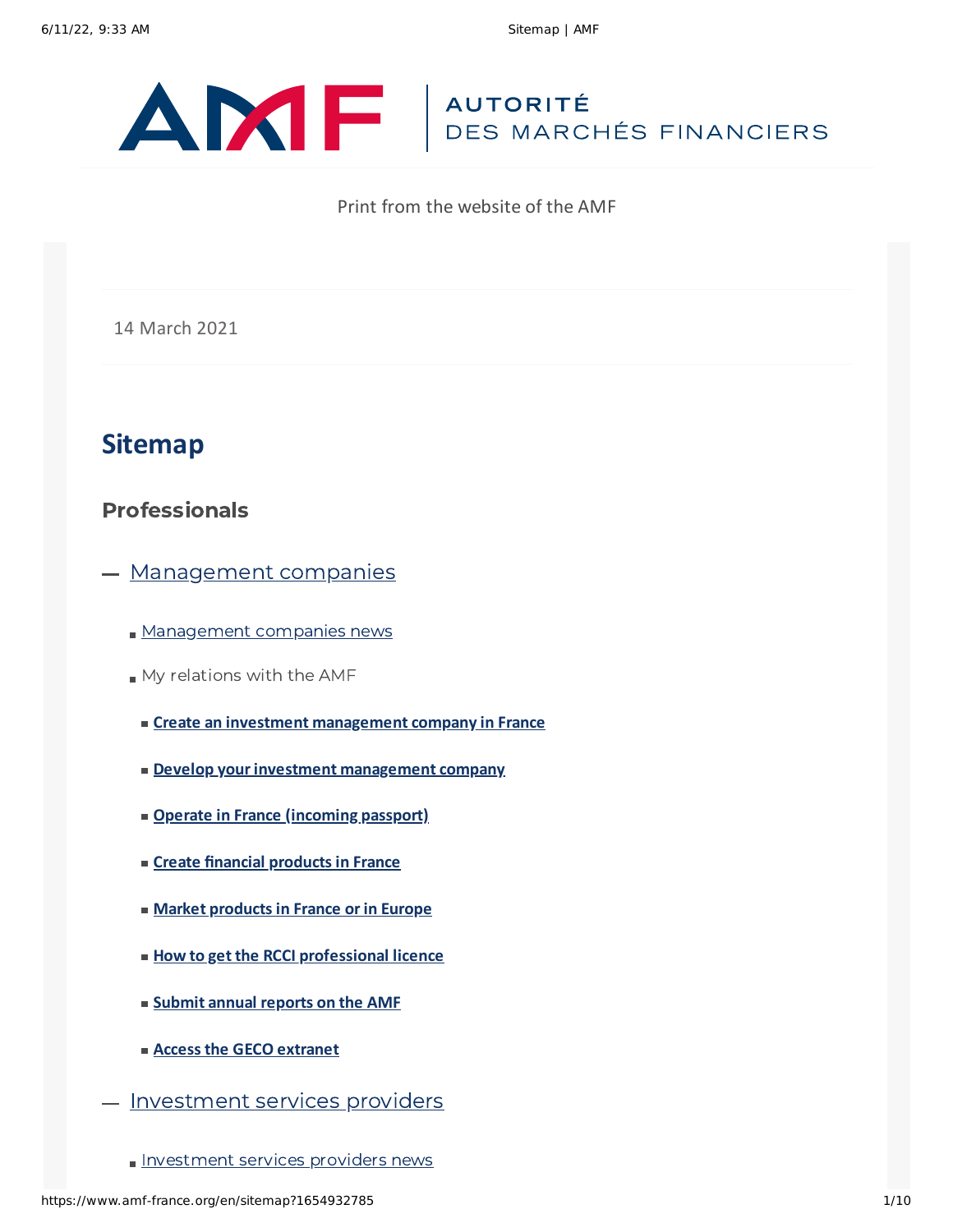- My relations with the AMF
	- **Provide Investment services**
	- **Obtain DASP [authorisation](https://www.amf-france.org/en/professionals/investment-services-providers/my-relations-amf/obtain-dasp-authorisation)**
	- **Make my reporting, [notifications](https://www.amf-france.org/en/professionals/investment-services-providers/my-relations-amf/make-my-reporting-notifications-and-disclosure) and disclosure**
	- **Obtain the RCSI [professional](https://www.amf-france.org/en/professionals/investment-services-providers/my-relations-amf/obtain-rcsi-professional-licence) licence**
- [Fintech](https://www.amf-france.org/en/professionals/fintech)
	- [Fintech](https://www.amf-france.org/en/listing_acteur/fintech) news
	- My relations with the AMF
		- **[Discuss](https://www.amf-france.org/en/professionals/fintech/my-relations-amf/discuss-amf-about-my-project) with the AMF about my project**
		- **[Obtaining](https://www.amf-france.org/en/professionals/fintech/my-relations-amf/obtaining-approval-ico) approval for an ICO**
			- **[Black](https://www.amf-france.org/en/professionals/fintech/my-relations-amf/obtaining-approval-ico/black-list) list**
			- **[White](https://www.amf-france.org/en/professionals/fintech/my-relations-amf/obtaining-approval-ico/white-list) list**
		- **Obtain DASP [authorisation](https://www.amf-france.org/en/professionals/investment-services-providers/my-relations-amf/obtain-dasp-authorisation)**
		- **Become a [crowdfunding](https://www.amf-france.org/en/professionals/fintech/my-relations-amf/become-crowdfunding-advisers-cip) advisers (CIP)**
- **Listed [companies](https://www.amf-france.org/en/professionals/listed-companies-issuers) and issuers** 
	- **Listed [compagnies](https://www.amf-france.org/en/listing_acteur/societes-cotees-et-emetteurs) and issuers news**
	- My relations with the AMF
		- Prepare a financial transaction
			- **Capital [transaction](https://www.amf-france.org/en/professionals/listed-companies-issuers/my-relations-amf/prepare-financial-transaction/capital-transaction)**
			- **[Bond](https://www.amf-france.org/en/professionals/listed-companies-issuers/my-relations-amf/prepare-financial-transaction/bond-issue) issue**
			- **[Share](https://www.amf-france.org/en/professionals/listed-companies-issuers/my-relations-amf/prepare-financial-transaction/share-issue) issue**
			- **Issue of "certificats [mutualistes"](https://www.amf-france.org/en/professionals/listed-companies-issuers/my-relations-amf/prepare-financial-transaction/issue-certificats-mutualistes)**
			- **[Public](https://www.amf-france.org/en/professionals/listed-companies-issuers/my-relations-amf/prepare-financial-transaction/public-offer) offer**
		- File financial and non-financial disclosures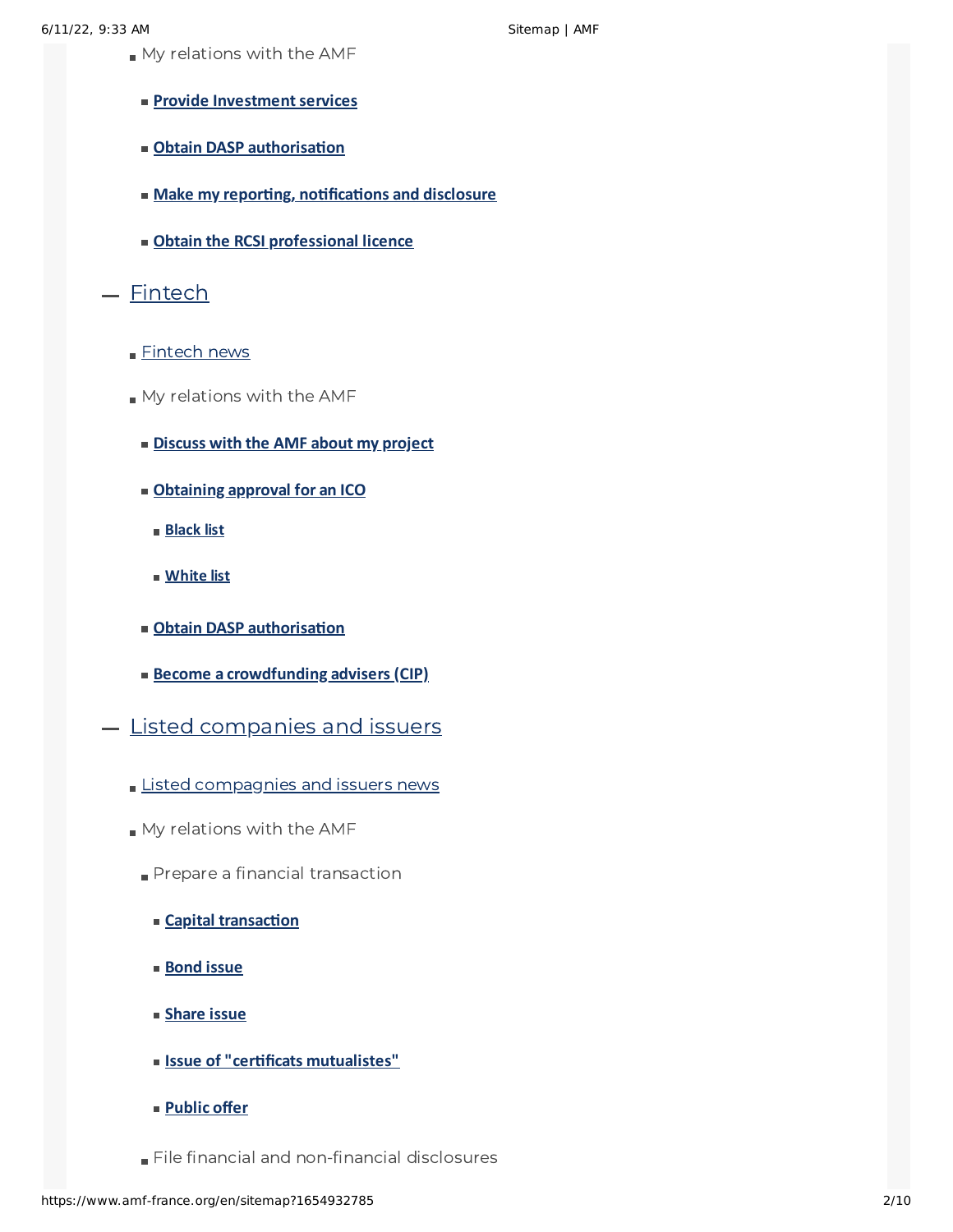- **Submitting [information](https://si-bo.amf-france.org/fr/espace-professionnels/societes-cotees-et-emetteurs/mes-relations-avec-lamf/deposer-de-linformation-financiere-et-extra-financiere/lors-dune-operation) as part of a financial transaction**
- **Submitting [information](https://si-bo.amf-france.org/fr/espace-professionnels/societes-cotees-et-emetteurs/mes-relations-avec-lamf/deposer-de-linformation-financiere-et-extra-financiere/en-dehors-dune-operation) outside of a financial transaction**
- **[Accessing](https://si-bo.amf-france.org/fr/espace-professionnels/societes-cotees-et-emetteurs/mes-relations-avec-lamf/deposer-de-linformation-financiere-et-extra-financiere/acceder-lextranet-onde) the ONDE extranet**
- [Disseminating](https://www.amf-france.org/en/professionals/listed-companies-issuers/my-relations-amf/disseminating-regulated-information) regulated information
- [Professional](https://www.amf-france.org/en/professionals/professional-investor) investors
	- My relations with the AMF
		- Directors' dealings [disclosure](https://www.amf-france.org/en/professionals/professional-investor/my-relations-amf/directors-dealings-disclosure)
		- **Shareholder [agreements](https://www.amf-france.org/en/professionals/professional-investor/my-relations-amf/shareholder-agreements)**
		- Major [holding](https://www.amf-france.org/en/professionals/professional-investor/my-relations-amf/major-holding)
		- [Declaration](https://www.amf-france.org/en/professionals/professional-investor/my-relations-amf/declaration-intention) of intention
		- Takeover [reporting](https://www.amf-france.org/en/professionals/professional-investor/my-relations-amf/takeover-reporting)
		- **Securities [lending/borrowing](https://www.amf-france.org/en/professionals/professional-investor/my-relations-amf/securities-lendingborrowing)**
		- Net short [positions](https://www.amf-france.org/en/professionals/professional-investor/my-relations-amf/net-short-positions)
- Others [professionals](https://www.amf-france.org/en/professionals/other-professionals)
	- Benchmark [administrator](https://www.amf-france.org/en/professionals/other-professionals/benchmark-administrator)
	- $CCP$
	- **Financial [Investment](https://www.amf-france.org/en/professionals/others-professionals/financial-investment-advisor-status-fia) Advisor status (FIA)**
	- Central securities [depository](https://www.amf-france.org/en/professionals/others-professionals/central-securities-depository)
	- [Depositary](https://www.amf-france.org/en/professionals/others-professionals/depositary-ucits-and-aifs) of UCITS and AIFs
	- [Intermediation](https://www.amf-france.org/en/professionals/others-professionals/intermediation-miscellaneous-assets) in miscellaneous assets
	- [Trading](https://www.amf-france.org/en/professionals/others-professionals/trading-venue) venue
	- Data [reporting](https://www.amf-france.org/en/professionals/others-professionals/data-reporting-service-provider) service provider

# **[Warnings](https://www.amf-france.org/en/warnings)**

### News and publications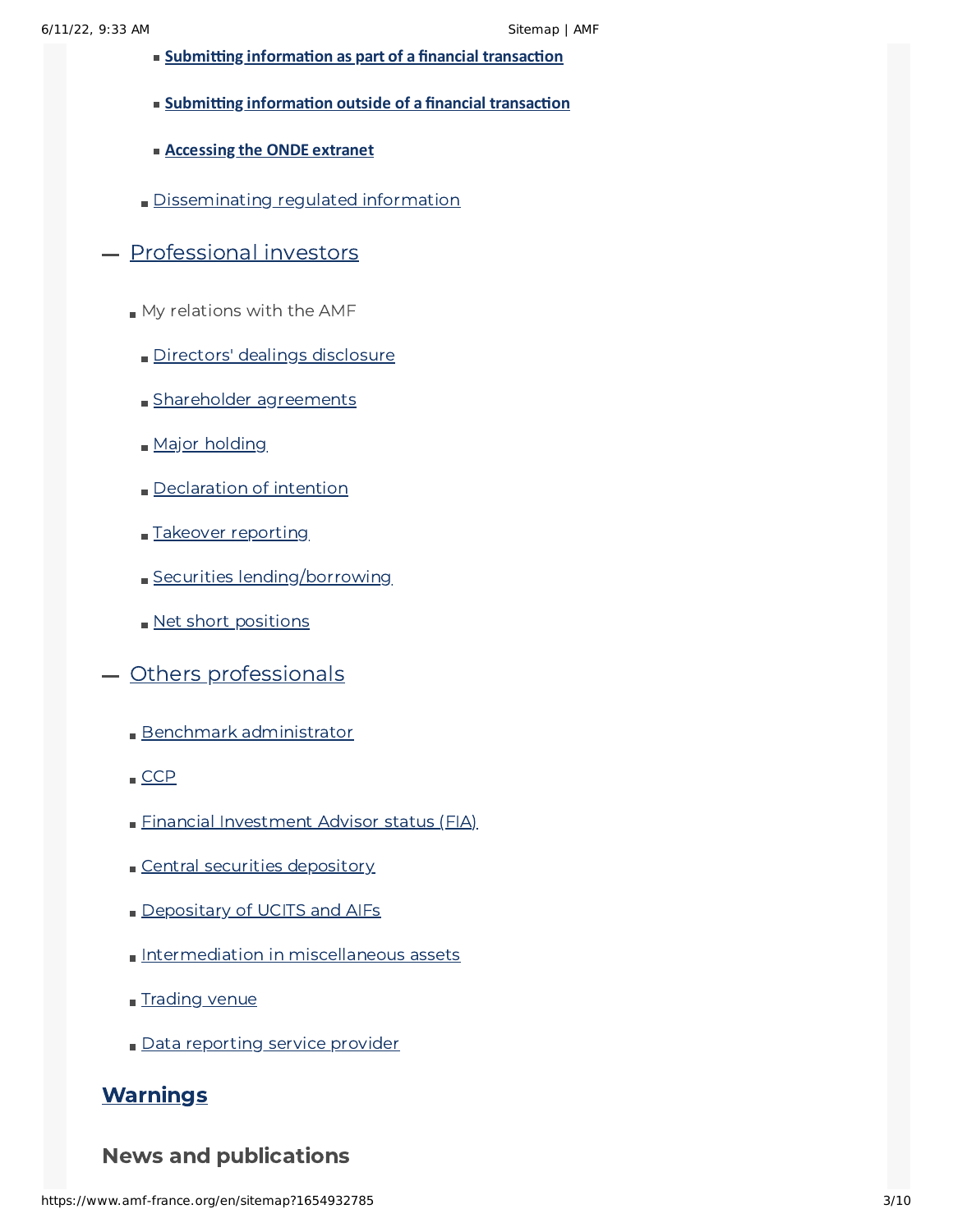- **-** [Latest](https://www.amf-france.org/en/news-publications/latest-news) news
- [News](https://www.amf-france.org/en/news-publications/news)
- News releases
	- **AMF** news [releases](https://www.amf-france.org/en/news-publications/news-releases/amf-news-releases)
	- **[Enforcement](https://www.amf-france.org/en/news-publications/news-releases/enforcement-committee-news-releases) Committee news releases**
- $-$  AMF events
	- **AMF [Diary](https://www.amf-france.org/en/news-publications/amf-events/amf-diary)**
	- **Public [appearance](https://www.amf-france.org/en/news-publications/amf-events/public-appearances-officials) by officials**
	- [Conferences](https://www.amf-france.org/en/news-publications/amf-events/conferences-briefings) and briefings
- Public [consultations](https://www.amf-france.org/en/news-publications/public-consultations)
- Public [statements](https://www.amf-france.org/en/news-publications/public-statements)
- Publications
	- Reports, [research](https://www.amf-france.org/en/news-publications/publications/reports-research-and-analysis) and analysis
	- Spot inspection [campaigns](https://www.amf-france.org/en/news-publications/publications/spot-inspection-campaigns)
	- **[Professional](https://www.amf-france.org/en/news-publications/publications/professional-guides) guides**
	- **Household saving [newsletters](https://www.amf-france.org/en/news-publications/publications/household-savings-newsletters)**
	- **Annual reports and institutional [publications](https://www.amf-france.org/en/news-publications/publications/annual-reports-and-institutional-publications)**
- [In-depth](https://www.amf-france.org/en/news-publications/depth)

# Regulation

- Regulation [homepage](https://www.amf-france.org/en/regulation/regulation-homepage)
- General regulation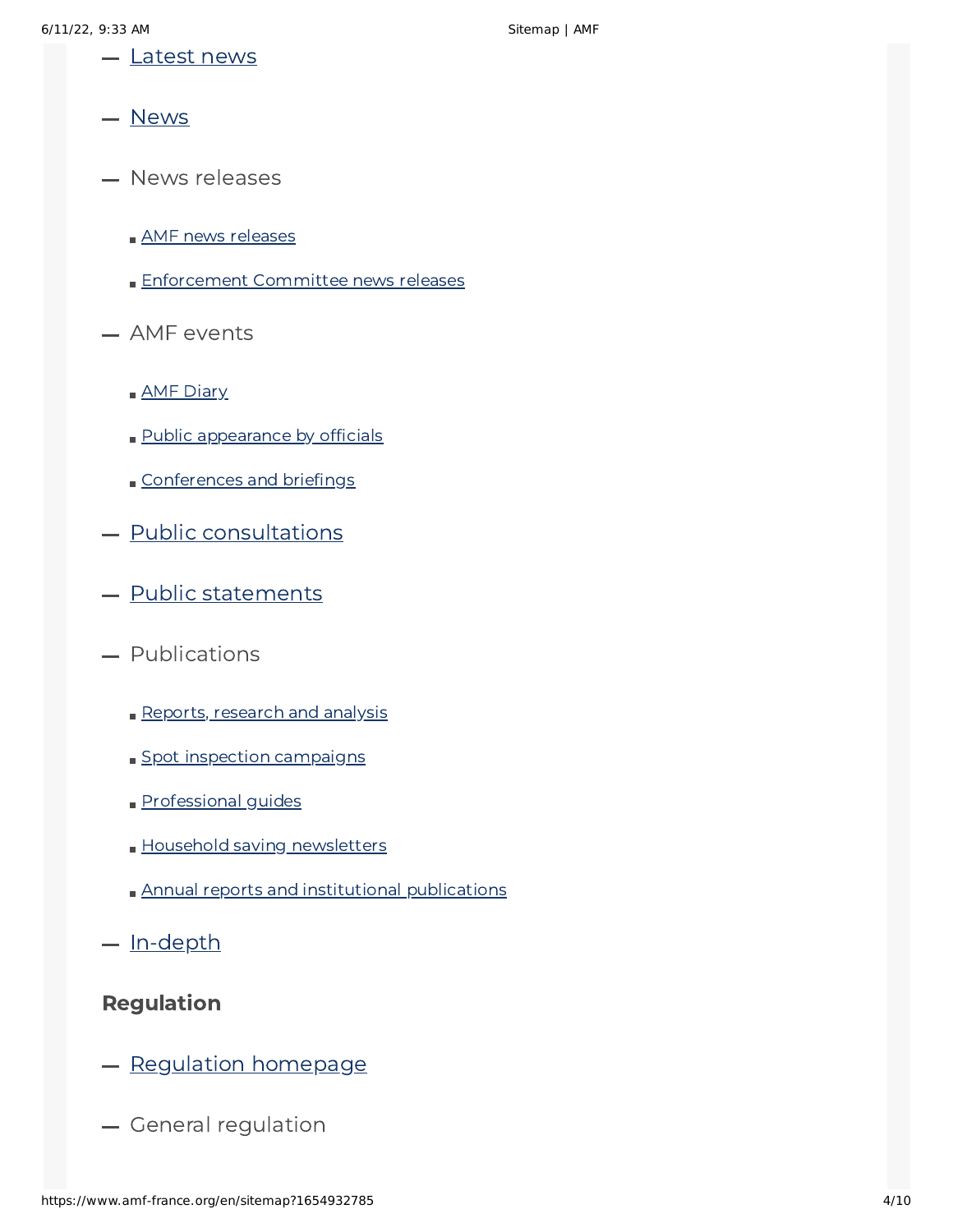- **How to user the General [Regulation](https://www.amf-france.org/en/regulation/general-regulation/general-regulation-user-guide)**
- Current General [Regulation](https://www.amf-france.org/en/eli/fr/aai/amf/rg/notes)
- General [Regulation](https://www.amf-france.org/en/eli/fr/aai/amf/rg/archives) archives
- Upcoming General [Regulation](https://www.amf-france.org/en/eli/fr/aai/amf/rg/a-venir)
- $-$  Exceptional [intervention](https://www.amf-france.org/en/regulation/exceptional-intervention-measures) measures
- Policy
	- [Principles](https://www.amf-france.org/en/regulation/policy/principles-policy) policy
	- [Latest](https://www.amf-france.org/en/regulation/policy/applicable-policy) policy
	- [Obsolete](https://www.amf-france.org/en/regulation/policy/obsolete-policy) policy
	- **AMF** instructions for each book
		- **Book I - The Autorité des marchés [financiers](https://www.amf-france.org/en/regulation/policy/amf-instructions-each-book/book-i-autorite-des-marches-financiers)**
		- **Book II - Issuers and financial [disclosure](https://www.amf-france.org/en/regulation/policy/amf-instructions-each-book/book-ii-issuers-and-financial-disclosure-0)**
		- **Book III - Service [providers](https://www.amf-france.org/en/regulation/policy/amf-instructions-each-book/book-iii-service-providers-0)**
		- **Book IV - Collective [investment](https://www.amf-france.org/en/regulation/policy/amf-instructions-each-book/book-iv-collective-investment-products-0) products**
		- **Book V - Market [infrastructures](https://www.amf-france.org/en/regulation/policy/amf-instructions-each-book/book-v-market-infrastructures-0)**
		- **Book VI - Market abuse: Insider dealing and market [manipulation](https://www.amf-france.org/en/regulation/policy/amf-instructions-each-book/book-vi-market-abuse-insider-dealing-and-market-manipulation-0)**
		- **Book VII - Token issuers and digital assets services [providers](https://www.amf-france.org/en/regulation/policy/amf-instructions-each-book/book-vii-token-issuers-and-digital-assets-services-providers-0)**

### The AMF

- [Presentation](https://www.amf-france.org/en/amf/presentation-amf) of the AMF
	- The AMF at a [glance](https://www.amf-france.org/en/amf/presentation-amf/amf-glance)
- Our [People](https://www.amf-france.org/en/amf/our-people)
- Our [missions](https://www.amf-france.org/en/amf/our-missions)
- Our strategy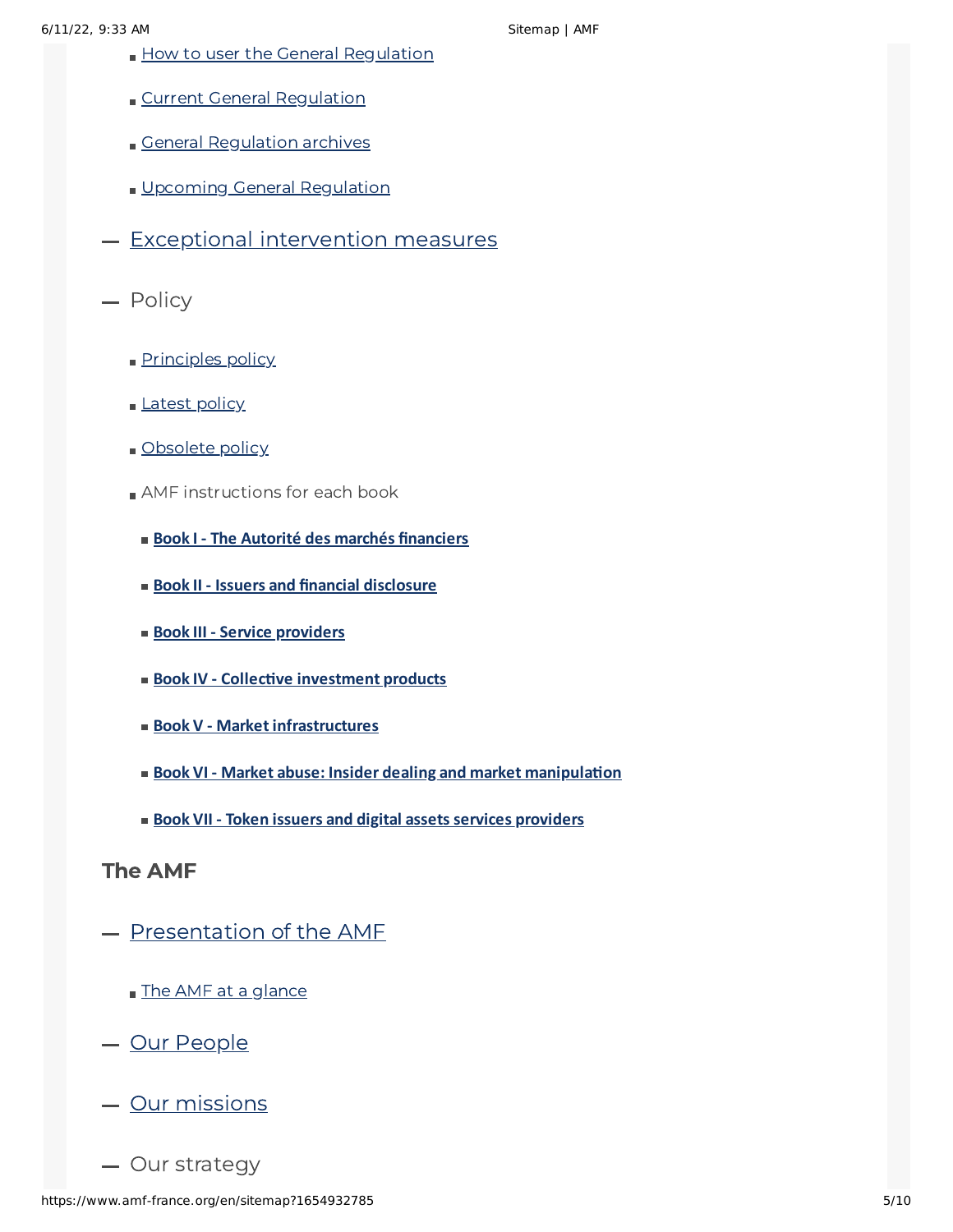- **[#Supervision2022](https://www.amf-france.org/en/amf/our-strategy/supervision2022-strategic-plan) Strategic Plan**
- Priorities for action and [supervision](https://www.amf-france.org/en/amf/our-strategy/priorities-action-and-supervision)
- Our social [responsibility](https://www.amf-france.org/en/amf/our-social-responsibility)
- AMF regulation
	- Bringing about [regulatory](https://www.amf-france.org/en/amf/amf-regulation/bringing-about-regulatory-change) change
	- [Committing](https://www.amf-france.org/en/amf/amf-regulation/committing-sustainable-finance) to sustainable finance
	- Promote the [attactiveness](https://www.amf-france.org/en/amf/amf-regulation/promote-attractiveness-paris-financial-centre) of the Paris financial centre
	- [Authorise](https://www.amf-france.org/en/amf/amf-regulation/authorise)
	- **Monitoring and [Surveillance](https://www.amf-france.org/en/amf/amf-regulation/monitoring-and-surveillance)**
	- **[Investigate](https://www.amf-france.org/en/amf/amf-regulation/investigate-and-inspect) and Inspect**
	- Propose a [Settlement](https://www.amf-france.org/en/amf/amf-regulation/propose-settlement)
	- **Impose [Sanctions](https://www.amf-france.org/en/amf/amf-regulation/impose-sanctions)**
	- Inform and [support](https://www.amf-france.org/en/amf/amf-regulation/inform-and-support)
	- **[Mediation](https://www.amf-france.org/en/amf/amf-regulation/mediation-service) service**
- Agreements and cooperation
	- **Bilateral [agreements](https://www.amf-france.org/en/amf/agreements-and-cooperation/bilateral-agreements)**
	- **Multilateral [agreements](https://www.amf-france.org/en/amf/agreements-and-cooperation/multilateral-agreements)**
- Our [governance](https://www.amf-france.org/en/amf/our-governance)
	- The AMF [Board](https://www.amf-france.org/en/amf/our-governance/amf-board)
	- **[Enforcement](https://www.amf-france.org/en/amf/our-governance/enforcement-committee) Committee**
	- Consultative [Commissions](https://www.amf-france.org/en/amf/our-governance/consultative-commissions)
	- Climate and Sustainable Finance [Commission](https://www.amf-france.org/en/amf/our-governance/climate-and-sustainable-finance-commission)
	- [Scientific](https://www.amf-france.org/en/amf/our-governance/scientific-advisory-board) Advisory Board

# The AMF [Ombudsman](https://www.amf-france.org/en/amf-ombudsman)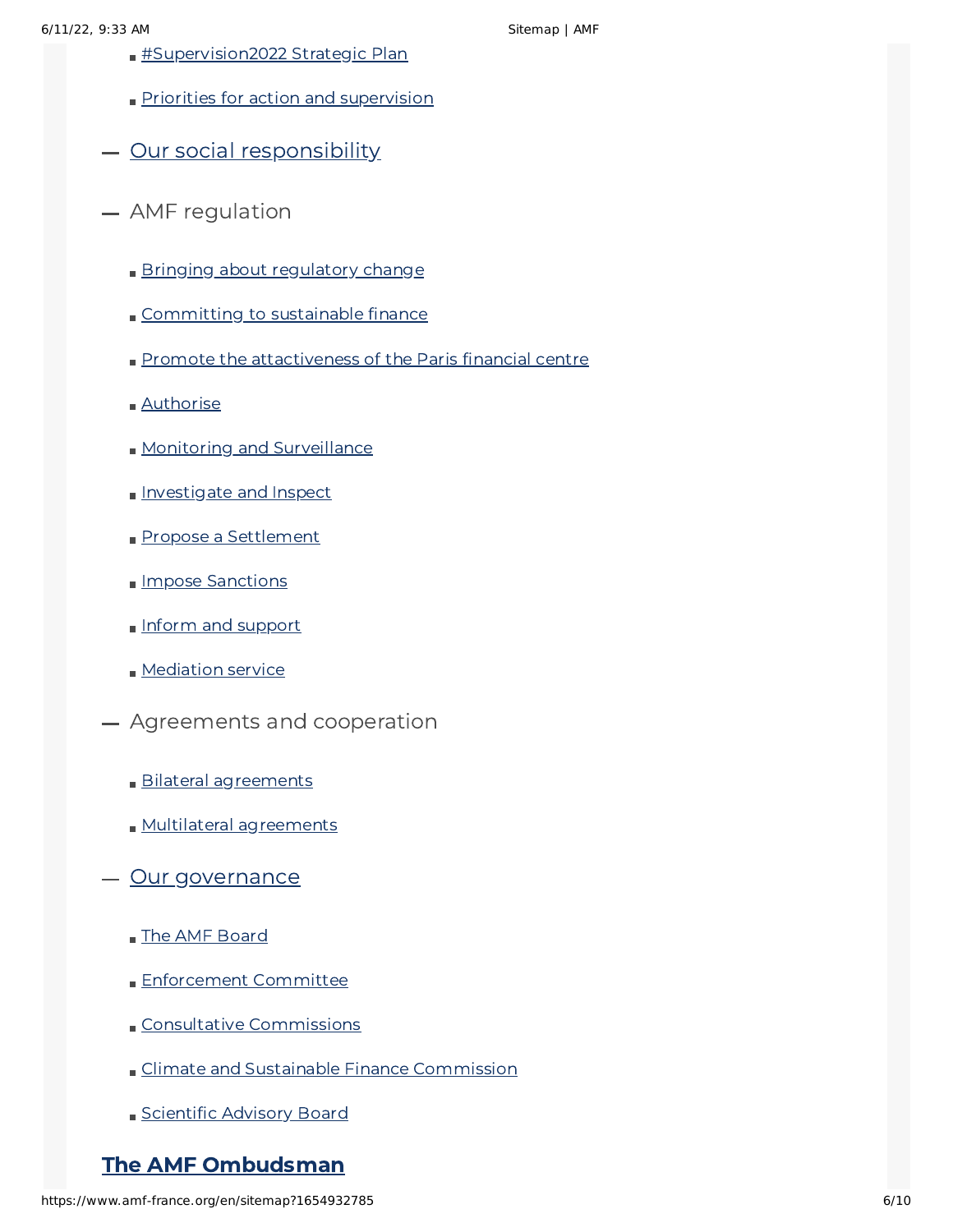- $-$  [Ombudsman](https://www.amf-france.org/en/amf-ombudsman/ombudsman-presentation) presentation
- $-$  How mediation works
	- What is the [Ombudsman's](https://www.amf-france.org/en/what-ombudsmans-remit) remit?
	- What are the [advantages](https://www.amf-france.org/en/amf-ombudsman/how-mediation-works/what-are-advantages-mediation-procedure) of the mediation procedure?
	- Procedure
		- **How does the [mediation](https://www.amf-france.org/en/how-does-mediation-procedure-work) procedure work?**
		- **Prepare your [mediation](https://www.amf-france.org/en/amf-ombudsman/how-mediation-works/procedure/prepare-your-mediation-request) request**
	- How the case is dealt with?
		- **How the case is dealt [with?](https://www.amf-france.org/en/amf-ombudsman/how-mediation-works/how-case-dealt/how-case-dealt)**
		- **Ombudsman's [recommendation](https://www.amf-france.org/en/amf-ombudsman/how-mediation-works/how-case-dealt/ombudsmans-recommendation)**
	- **The [mediation](https://www.amf-france.org/en/amf-ombudsman/how-mediation-works/mediation-charter) Charter**
- Ombudsman online diary
	- **[Overview](https://www.amf-france.org/en/amf-ombudsman/ombudsman-online-diary/overview)**
	- [Latest](https://www.amf-france.org/en/amf-ombudsman/ombudsman-online-diary/latest)
- Mediation file
	- How to track your [request](https://www.amf-france.org/en/amf-ombudsman/mediation-file/how-track-your-request-online) online
	- **Request for [mediation](https://www.amf-france.org/en/amf-ombudsman/mediation-file/request-mediation)**

#### **[Careers](https://www.amf-france.org/en/careers)**

- Join the AME
- Your [career](https://www.amf-france.org/en/careers/your-career)
- $-\underline{Our jobs}$  $-\underline{Our jobs}$  $-\underline{Our jobs}$
- Our jobs [offers](https://www.amf-france.org/en/careers/our-job-offers)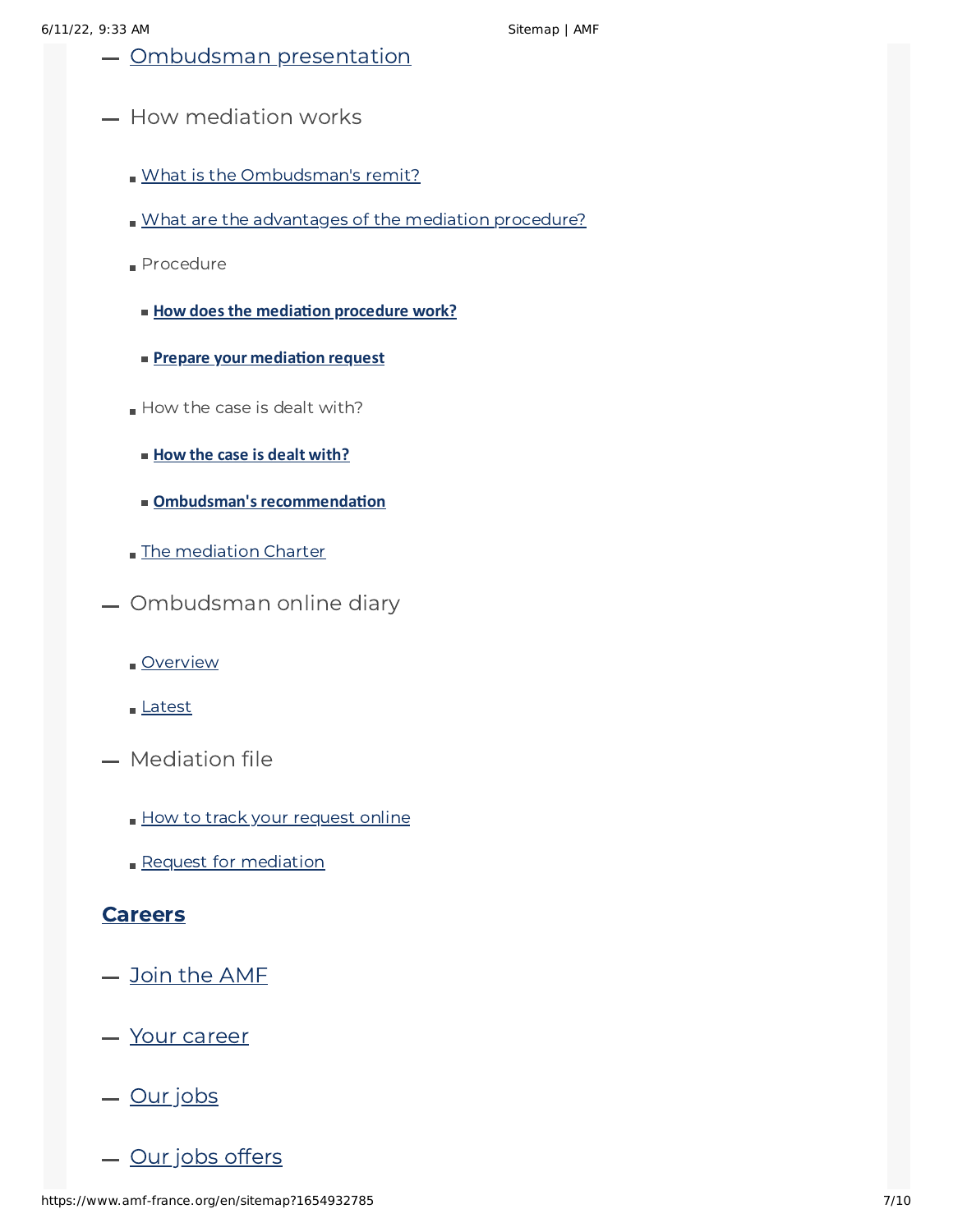### Press Room

- **Latest news [releases](https://www.amf-france.org/en/press-room)**
- **Latest [enforcement](https://www.amf-france.org/en/press-room/latest-enforcement-committee-news-releases) committee news releases**
- Press [department](https://www.amf-france.org/en/press-room/press-department-contacts) contacts
- Media [centre](https://www.amf-france.org/en/press-room/media-centre)
- [Request](https://www.amf-france.org/en/press-room/request-amf-speaker) an AMF speaker
- Press [conference](https://www.amf-france.org/en/press-room/press-conference)

#### Tools

- [Extranet](https://onde.amf-france.org/RemiseInformationEmetteur/Client/PTRemiseInformationEmetteur.aspx) ONDE
- [Extranet](https://geco2.amf-france.org/ExtranetBio/?lang=en) GECO
- Forms and declarations
	- **Listed companies and corporate financing** 
		- **Directors' dealings [disclosure](https://www.amf-france.org/en/forms-and-declarations/listed-companies-and-corporate-financing/directors-dealings-disclosure)**
		- **Major holding [notifications](https://www.amf-france.org/en/forms-and-declarations/listed-companies-and-corporate-financing) and intentions**
		- **Share [Buybacks](https://www.amf-france.org/en/forms-and-declarations/listed-companies-and-corporate-financing/share-buybacks)**
		- **Takeover bids**
			- **Takeover [reporting](https://www.amf-france.org/en/forms-and-declarations/listed-companies-and-corporate-financing/takeover-bids/takeover-reporting)**
	- UCITS and investment funds
		- **[UCITS](https://www.amf-france.org/en/forms-and-declarations/ucits-investment-funds/ucits)**
		- **French AIF authorised**
			- **Retail [investment](https://www.amf-france.org/en/forms-and-declarations/ucits-investment-funds/french-aif-authorised/retail-investment-funds) funds**
	- **Employee investment [undertakings](https://www.amf-france.org/en/forms-and-declarations/ucits-investment-funds/french-aif-authorised/employee-investment-undertakings)**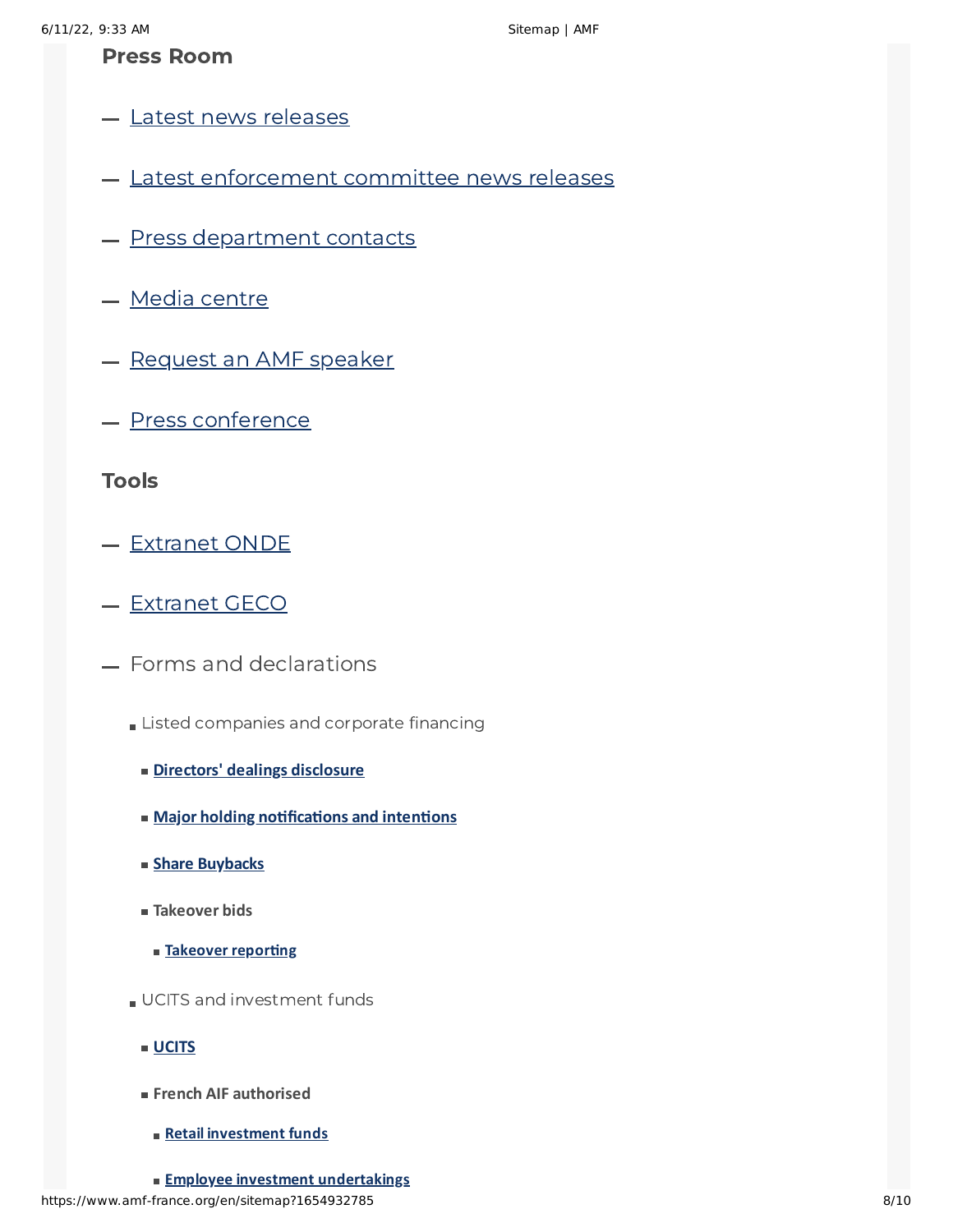- **[Private](https://www.amf-france.org/en/forms-and-declarations/ucits-investment-funds/french-aif-authorised/private-equity) equity**
- **[ELTIF](https://www.amf-france.org/en/forms-and-declarations/ucits-investment-funds/eltif-aif) AIF**
- **French AIF declared**
	- **[Professionalspecialised](https://www.amf-france.org/en/forms-and-declarations/ucits-investment-funds/french-aif-declared/professional-specialised-funds) funds**
- **Money market funds (MMF)**
- **[AIF](https://www.amf-france.org/en/forms-and-declarations/ucits-investment-funds/money-market-funds-mmf/aif)**
- **[UCITS](https://www.amf-france.org/en/forms-and-declarations/ucits-investment-funds/money-market-funds-mmf/ucits)**
- **Derivatives**
- $MFD<sub>2</sub>$
- **Management companies and other services providers** 
	- **Management company authorisation and changes**
		- **[Authorisation](https://www.amf-france.org/en/forms-and-declarations/management-companies-and-other-services-providers/management-company-authorisation-changes/authorisation-application-forms) application forms**
		- **Additional [application](https://www.amf-france.org/en/forms-and-declarations/management-companies-and-other-services-providers/management-company-authorisation-changes/additional-application-forms) forms**
		- **Changes to [management](https://www.amf-france.org/en/forms-and-declarations/management-companies-and-other-services-providers/management-company-authorisation-changes/changes-management-companies) companies**
	- **[Management](https://www.amf-france.org/en/forms-and-declarations/management-companies-and-other-services-providers/management-company-passports) company passports**
	- **Threshold breaches by [management](https://www.amf-france.org/en/forms-and-declarations/management-companies-and-other-services-providers/threshold-breaches-management-companies) companies**
	- $\blacksquare$  **Other investment services providers**
	- **Contributions owing to the AMF**
		- **European [management](https://www.amf-france.org/en/forms-and-declarations/management-companies-and-other-services-providers/contributions-owing-amf/european-management-companies-managing-french-ucits-or-french-aif) companies managing french UCITS or french AIF**
		- **[Foreign-registered](https://www.amf-france.org/en/forms-and-declarations/management-companies-and-other-services-providers/contributions-owing-amf/foreign-registered-ucits-or-aifs) UCITS or AIFs**
	- **Alternative investment fund managers (excl. asset [management](https://www.amf-france.org/en/forms-and-declarations/management-companies-and-other-services-providers/alternative-investment-fund-managers-excl-asset-management-companies) companies)**
	- **[Crowdfunding](https://www.amf-france.org/en/forms-and-declarations/management-companies-and-other-services-providers/crowdfunding)**
- Compliance officers
	- **RDT functional [questionnaire](https://www.amf-france.org/en/forms-and-declarations/compliance-officers/rdt-functional-questionnaire)**
- Marketing